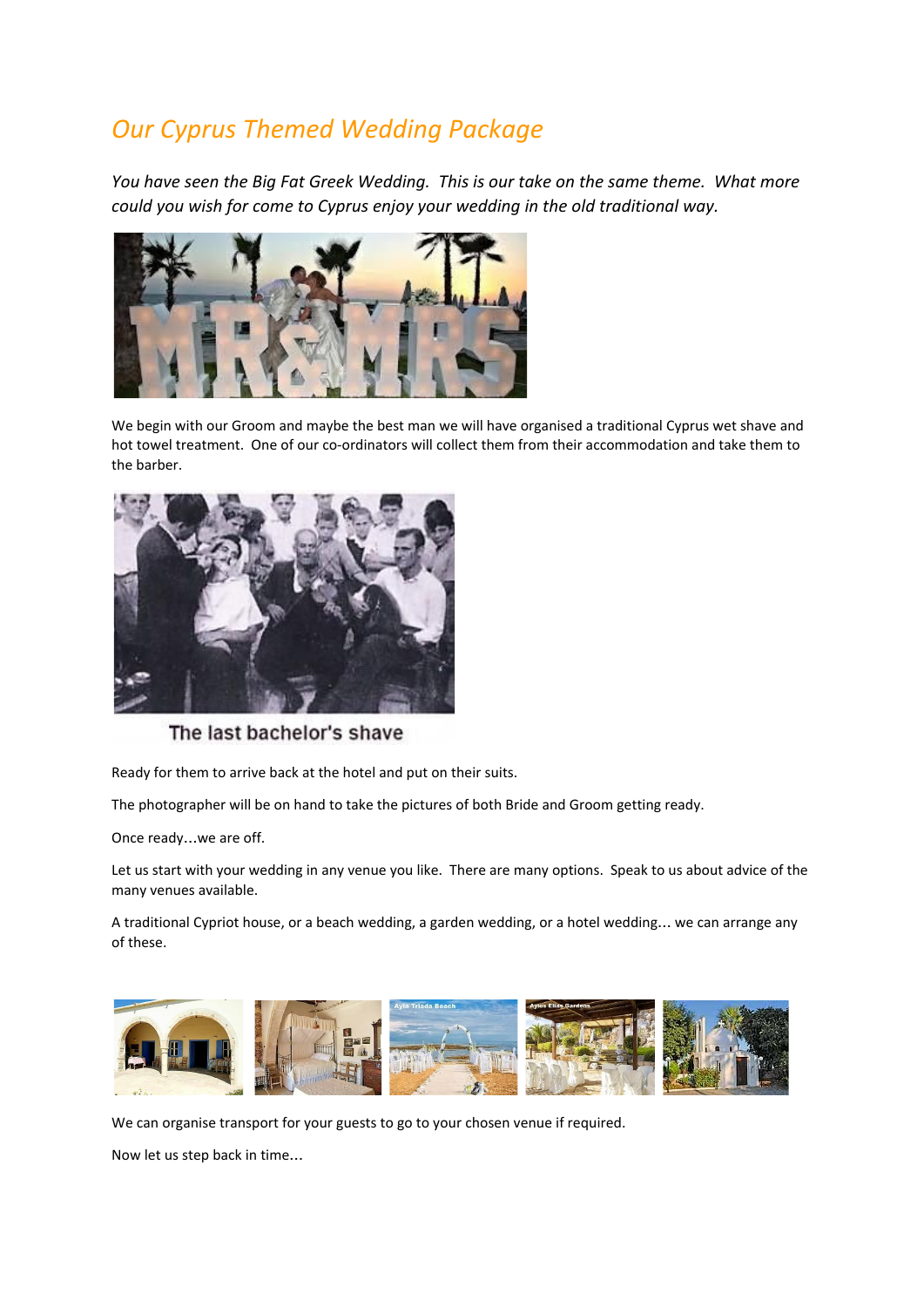Let us start by transporting your guests back in time… We have the traditional "Chicken Bus" or sometimes called the "Old Village Bus" see the last two pictures below. We can use this to collect your guests from the wedding venue or their accommodation to take them to our traditional Cyprus village tavern. Along with a vintage car for the bride and groom. Alternatively, we can do the open top bus in red or cream. We feel if you are going down the Cypriot wedding theme, then it would be good to marry in the traditional house and use the Village bus to collect everyone and ferry them around. The alternative option would be a beach wedding or the garden wedding? Maybe then we could split the two venues by using the open top bus a more modern approach to bring them from their accommodation to your chosen venue. Then we bring the Cypriot theme into play after the wedding ceremony is finished. The surprise on their faces is fabulous when the open top bus disappears and is replaced by the village bus keeping the theme of all that will follow.



We are almost at the venue, it is time to escort all guests and the bride and groom off the coach. Explaining that it was traditional in Cyprus in years gone by for the Guests and the Bride and Groom to walk the last few yards to the reception venue.



Not only that, it was traditional for the Bride & Groom to arrive on a donkey.

With all the guests leading the way for our Bride & Groom.

The music will start, there will be so much joy and happiness and everyone will be waving and wanting to see the fabulous couple on their donkey and their guests walking to the restaurant, it is not too far, so do not worry about getting too hot! *(less than 5 minutes)*

The Bouzouki player and Violinist will be walking ahead to herald your arrival. Dressed in traditional dress of years gone by.



As we enter the taverna to much applause and frivolity, we will wave goodbye to our donkeys.

We will have a fabulous Cyprus Meze arranged and wine on the tables ready to thrill each guest as their taste buds and tantalised.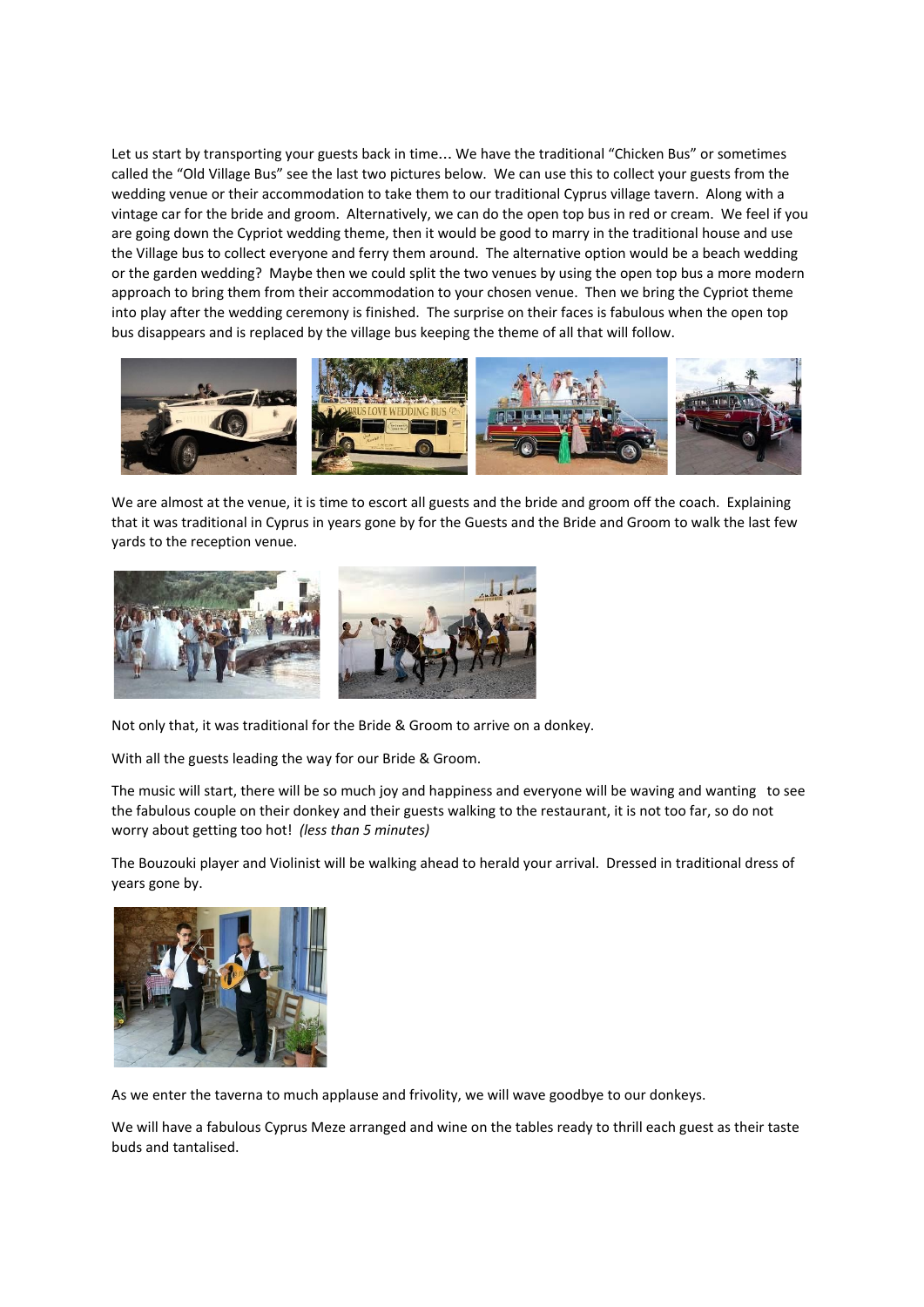The setup of the taverna can be as you wish, typical with just the chairs and tables as it is seen most nights. Or we can decorate the chairs using simple flowers and bows, use our white table linen and flower arrangements along with our beautiful wedding arch, and cake table set up in a corner of the restaurant to take those all-important photos of the cake cutting. Set alongside the fabulous 4' high Mr & Mrs Lights!



During this time, our DJ will be playing background music.

The Cyprus dance troupe has arrived ready to entertain your guests and you. Once they have done their traditional dances it is time to get the bride and groom up for their first dance **with a difference.**



Make sure the guests bring their money with them, as this is the time to pin the money on the bride and groom. Again, this was traditionally done like this many years ago.

Making the way clear now for the guests to have some fun, with Cyprus Plate smashing tradition. Not really done any longer as could be deemed a little dangerous throwing plates around.



*Consequently, a disclaimer must be signed.*

Greek tradition has it that this practice started to show the invited quests a display of wealth, by showing that they no longer needed the plates. They were also proving that friendship is everything. Clearly, there is no *better way of proving that, than dining with friends in a traditional way over Greek food.*

We will be leaving you alone now to dance the night away. You are sure to hear the next day all your guests saying "Wow that was different! The best wedding, I have ever been to.!"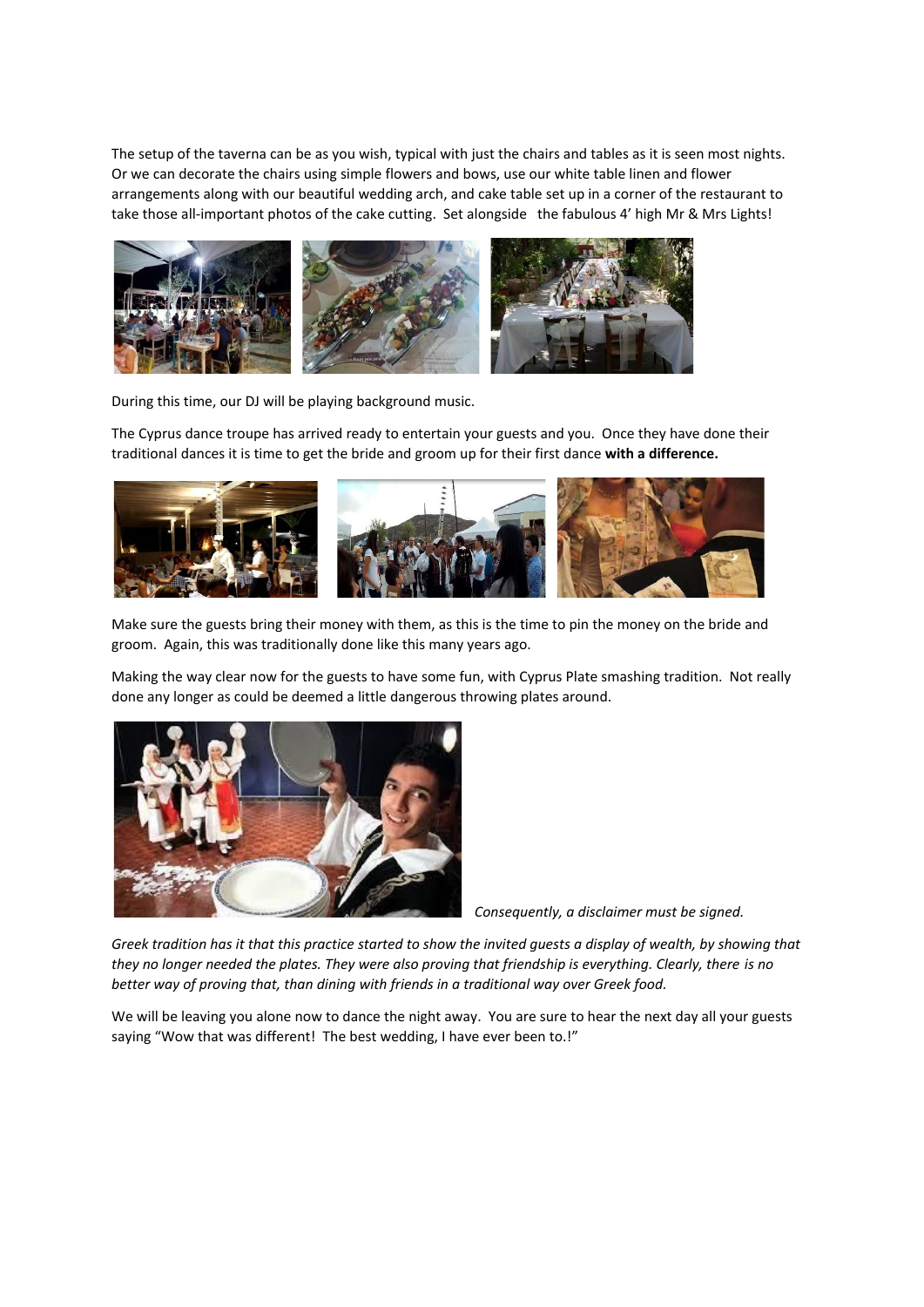

What is included in our package: -

### The Cyprus theme package: €6350.

Book My Wedding in Cyprus Administration fee Booking your chosen wedding date and time with the local government office and the Marriage Officer and officially confirming the same by email Booking your chosen reception venue, officially confirming the same by email Checking of all documents prior to departure officially confirming same by email Transport and escort to the municipal to sign the accepted documents Your personal wedding coordinator in Cyprus Your dedicated coordinator/planner in the UK to assist every step of the way

### Photography

Full day DVD of preparation, ceremony, photos and cake cutting and speeches Story book album with full day from getting ready to first dance Two smaller Storybook albums 15 x 20 for Mums Off location shots to the caves Sunset Sunset Sunset Sunset Sunset Sunset Sunset Sunset Sunset Sunset Sunset Sunset Sunset Sunset Sunset Sunset Sunset Sunset Sunset Sunset Sunset Sunset Sunset Sunset Sunset Sunset Sunset S photo shoot

### Florist

Brides Bouquet long or round - Full choice Grooms Boutonnière Best Mans Boutonnière Bridesmaids round posy full choice Mothers of the bride and groom corsages Fathers of the Bride and Groom Boutonnière Thank you bouquets for Mothers of the Bride and Groom during reception

#### Extras

Three tier regal ice fruit or sponge wedding cake 15 x Confetti cannons White Aisle runner

### Reception & Extras - in local Cypriot taverna private for just you and your guests

DJ with lights and equipment Bouzouki player to walk into the taverna Violinist to walk bride into the taverna Two Donkeys for Bride and Groom to make entrance with traditionally dressed guide Pin the money on the Bride & Groom dance